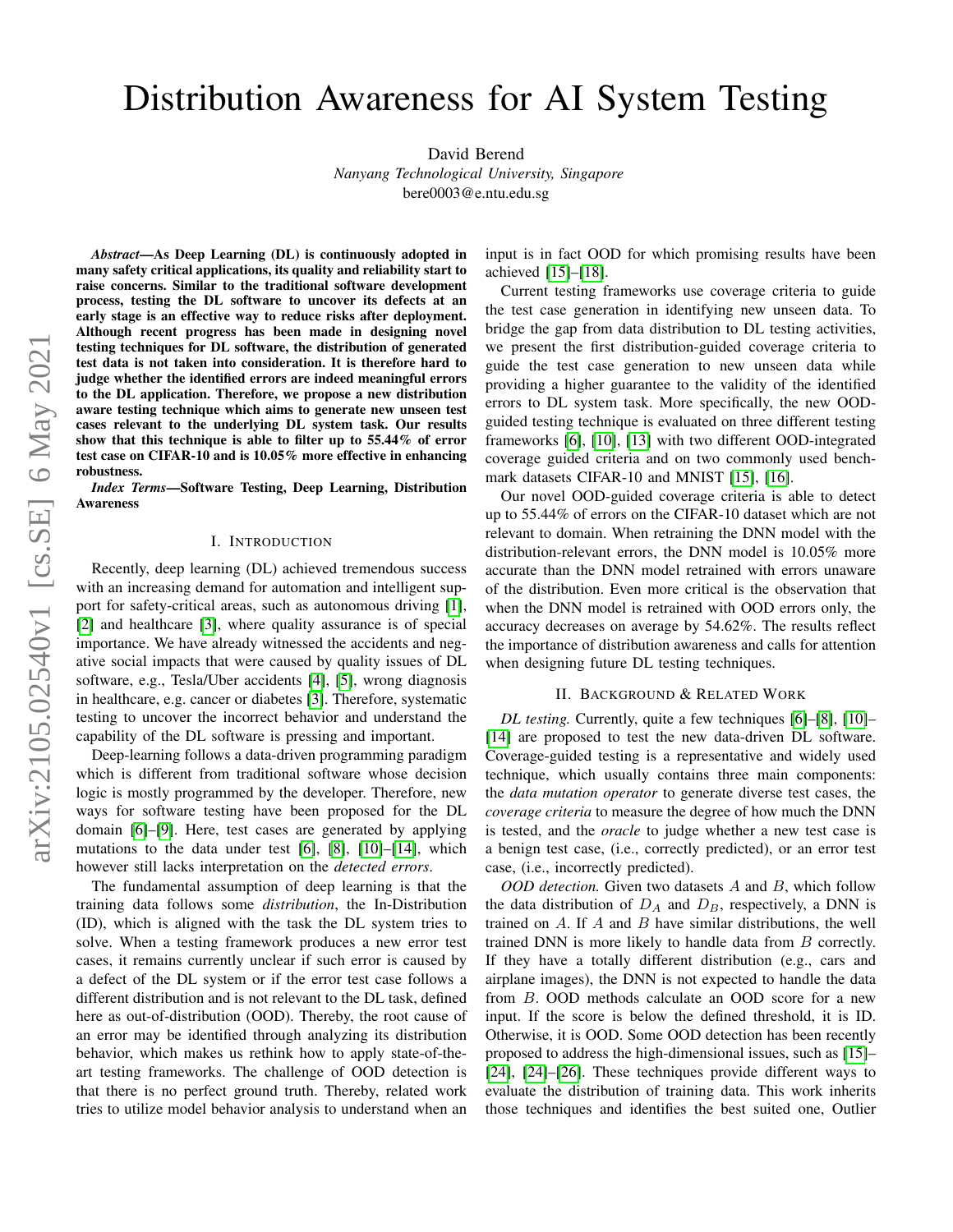

Testing Frameworks: <sup>1</sup>DeepTest <sup>1</sup>DeepXplore <sup>2</sup>TensorFuzz <sup>3</sup>DeepHunter

<span id="page-1-0"></span>Fig. 1. Testing workflow with OOD guidance

Exposure [\[16\]](#page-2-13), to integrate into existing coverage criteria methodologies.

#### III. METHODOLOGY

<span id="page-1-2"></span>Fig. [1](#page-1-0) shows the overview of the AI system testing procedure together with the novel OOD guided coverage criteria proposed by this work. Before OOD is integrated into the coverage criteria the optimal method is identified following commonly used evaluation procedures presented by related work in which OOD benchmark datasets are utilized [\[15\]](#page-2-10), [\[16\]](#page-2-13), [\[27\]](#page-2-16), [\[28\]](#page-2-17). Afterward, the OOD method is integrated into the testing cycle. Here, seed data is taken from the training set on which the AI system is trained. Then, eight common data mutation operators including affine and color transformations are applied to the seeds individually, which produces test cases. These test cases are given to the DNN model as input. Afterward, the prediction outcome is analysed together with the coverage analysis joined by the OOD-guided neural behavior analysis. If the test case is predicted correctly and increases coverage while following the trained distribution (unseen in-distribution data) it is placed back into the seed data pool. If the test case resulted in an error, the error is analysed using the OOD-coverage criteria to see if it is relevant to the underlying system task. After going through the testing cycle for a defined amount of iterations, we compare the identified benign and error test cases with and without the OOD-guidance for the presented coverage criteria. Finally, we use the error test cases for retraining the DNN model to assess their effectiveness in predicting a separate test set consisting of errors which all frameworks identified and were not used for retraining.

In this paper we present the results of the coverage criteria Neural Coverage (NC) used by DeepXplore and DeepTest [\[6\]](#page-2-5), [\[10\]](#page-2-8) and k-Multisection Neuron Coverage (KMNC) from DeepGauge [\[7\]](#page-2-18) used by DeepHunter [\[13\]](#page-2-12). NC measures the total activation of neurons compared to the training data while KMNC applies a more fine grained analysis measuring the activation k-activation ranges. To integrate the OODmethodology into the coverage criteria we retrieve the OODscore following the state-of-the-art OOD methods and retrieve the OOD-score distribution from the training data. If a new test case has an OOD-score exceeding a defined threshold we define it as OOD. We choose the 99-percentile of the In-Distribution as OOD-threshold. To test the effectiveness of the

TABLE I OOD-GUIDED COVERAGE CRITERIA RESULTS

<span id="page-1-1"></span>

| Dataset      | Type   | NC.           |       |           | <b>KMNC</b>   |       |          |
|--------------|--------|---------------|-------|-----------|---------------|-------|----------|
|              |        | <b>Before</b> | After | Δ%        | <b>Before</b> | After | Δ%       |
| $CIFAR-10$   | Benign | 1113          | 425   | 61 81%    | 59255         | 58932 | $0.55\%$ |
|              | Error  | 24646         | 10983 | 55.44%    | 3656          | 3299  | 9.76%    |
| <b>MNIST</b> | Benign | 999           | 208   | 79.18%    | 16370         | 16413 | $-0.26%$ |
|              | Error  | 12332         | 10757 | $12.77\%$ | 2395          | 2210  | 7.72%    |

OOD-guided testing we retrieve 2000 error test cases which we use as testset. Afterward, we retrain the DNN model on the original training set including 10.000 seperate identified error test cases. We investigate three settings: Errors selected at random as baseline, errors which follow the trained distribution (our enhancement) and only OOD-errors as additional comparison.

## IV. EVALUATION

For our evaluation we choose the two benchmark datasets MNIST and CIFAR-10 which are trained on commonly used DNN model architectures LeNet-5 [\[29\]](#page-2-19) and DenseNet-121 [\[30\]](#page-2-20), respectively, together with best performing OODmethodology Outlier-Exposure [\[16\]](#page-2-13) for coverage criteria integration. For each DNN model we evaluate how many benign and error test cases are retrieved before and after our coverage criteria enhancement. The column *before* in Table [I](#page-1-1) represents the traditional coverage criteria and *after* represents the OODguided coverage criteria enhancement. Finally, column *In %* shows the ratio of test cases which are declared as OOD and thereby likely to be irrelevant to the DL system task. The results show that for NC, more OOD test cases have been identified for KMNC which makes sense, as KMNC is more fine grained in assessing the neural activation when selecting test cases. However, even KMNC shows a difference of up to 9.76% of error test cases which the OOD-guided enhancement was able to filter. Finally, to assess the effectiveness of the OOD-guided enhancement we retrain the DNN model as described in Section [III.](#page-1-2) Here, we identify that when retrained with errors selected by our novel technique the DNN model is 10.05% more accurate on the testset than the DNN model retrained on errors unaware of the distribution. Furthermore, when retrained with OOD errors only, the accuracy decreases on average by 54.62% further showcasing the importance of distribution awareness for DL system testing.

#### V. DISCUSSION & FUTURE WORK

DL testing tools should be aware of distribution. A promising direction is to develop more fine-grained distribution-aware criteria which further incorporate the OOD-methodology into their own calculation of coverage. A future research direction is to further analyze the root cause of ID and OOD errors, which can provide guidance for *repairing* the model from a data and DNN architecture perspective under regard of the presented threshold of this work.